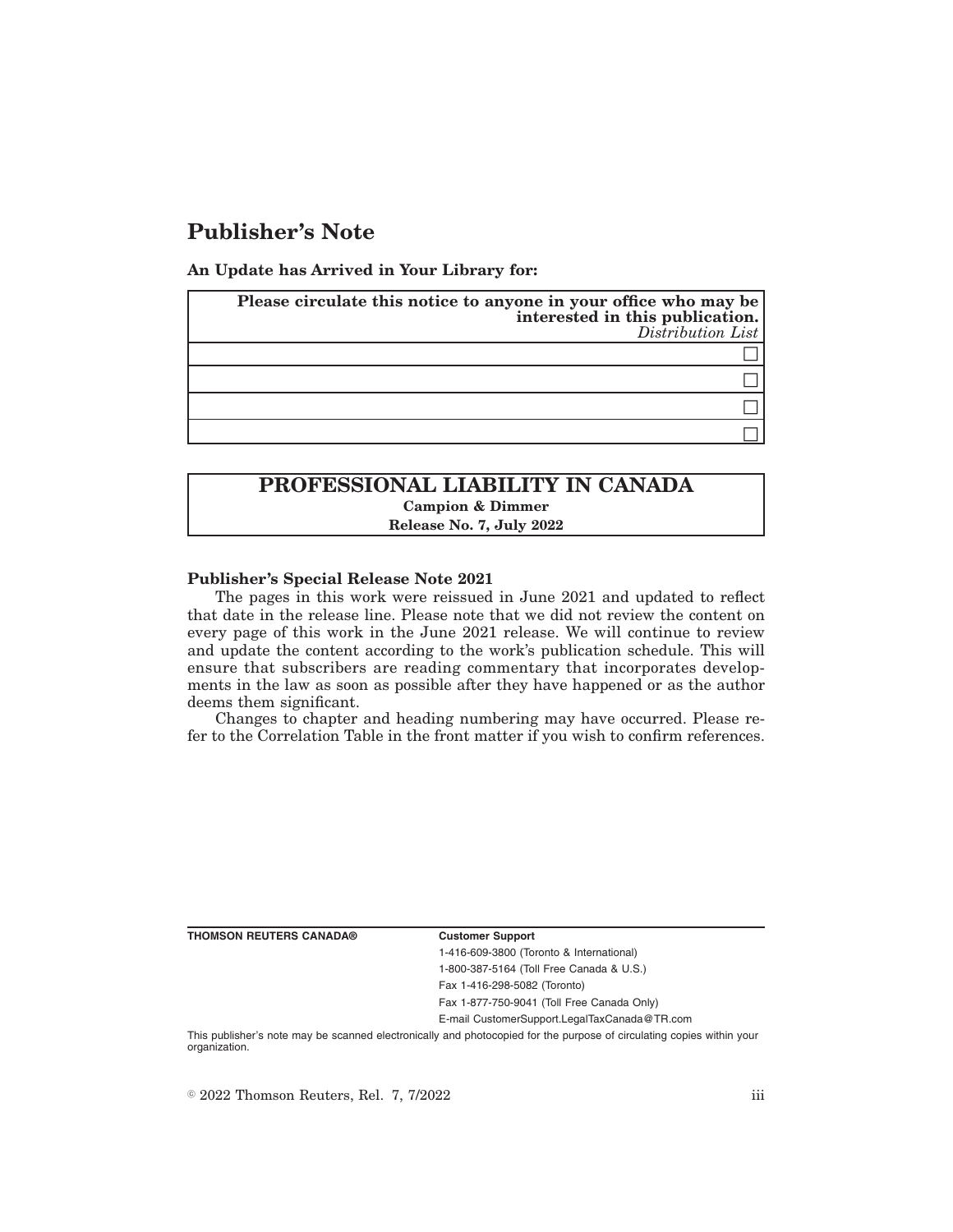''Professional Liability in Canada'' is a comprehensive resource for practitioners called upon to deal with professional liability issues. Providing an exhaustive treatment of the cases governing this growing area of law, it contains both general context analysis and chapters dealing with the liability of specific professions such as lawyers, doctors, accountants, engineers, architects, financial advisors and bankers, real estate brokers and agents. This work also includes practical precedents such as claims, defences and other pleadings.

### **What's New in this Release**

This release features updates to the caselaw and commentary in Chapters 1 (Introduction), 2 (Concurrent Liability), 5 (Real Estate Professionals), 6 (Professionals in the Construction and Building Industry), and 7 (Civil Liability for Lawyers).

### **Highlights**

**PROFESSIONALS IN THE CONSTRUCTION AND BUILDING INDUS-TRY — LIABILITY OF PUBLIC AUTHORITIES INVOLVED IN THE BUILDING INDUSTRY — CASES WHERE PUBLIC AUTHORITIES HAVE BEEN FOUND LIABLE — NEGLIGENT INSPECTION OF PLANS AND THE ISSUANCE OF A BUILDING PERMIT —** In *Breen v. The Corporation of the Township of Lake of Bays*, 2021 CarswellOnt 11753, the defendant township closed its building inspection file relating to the construction of a cottage in June 1993 without ever conducting a final inspection. In 1999, the plaintiffs purchased that cottage only to discover during 2011 renovations that the cottage was structurally unsafe and that Building Code violations existed. The plaintiffs sued the township for damages for negligent building inspections, and breaches of the *Building Code Act* and Code. The Superior Court of Justice allowed the plaintiff's action, awarding damages of \$346,875.33. The municipality fell "well below the required standard of care" by failing to properly review the application for a building permit, a failure that was inconsistent with the municipality's duty to enforce the *Building Code* for the public's health and safety. Citing *Breen v. The Corporation of the Township of Lake of Bays* and *Mortimer v. Cameron*, the Court of Appeal noted in *Tokarz v. Selwyn (Township)*, 2022 CarswellOnt 3882 that a municipality's failure to properly review a building permit application or building plans could amount to a "marked departure" from the standard of care.

**PROFESSIONALS IN THE CONSTRUCTION AND BUILDING INDUS-TRY — LAND SURVEYORS — EXAMPLES OF PROFESSIONAL MIS-CONDUCT —** As part of a comprehensive updating Part IV (Land Surveyors) of Chapter 6 (Professionals in the Construction and Building Industry), a new section § 6:55 has been added to the text in this release. The new section, entitled Examples of Professional Misconduct, begins a discussion of the misconduct for which land surveyors may be found professionally culpable by the profession's professional regulator. This release includes a discussion of two decisions: the Alberta Court of Appeal's decision in *Lysons v. Alberta Land Surveyors' Assn.*, 2017 CarswellAlta 8, where a surveyor was found to have engaged in professional misconduct by removing a survey monument without